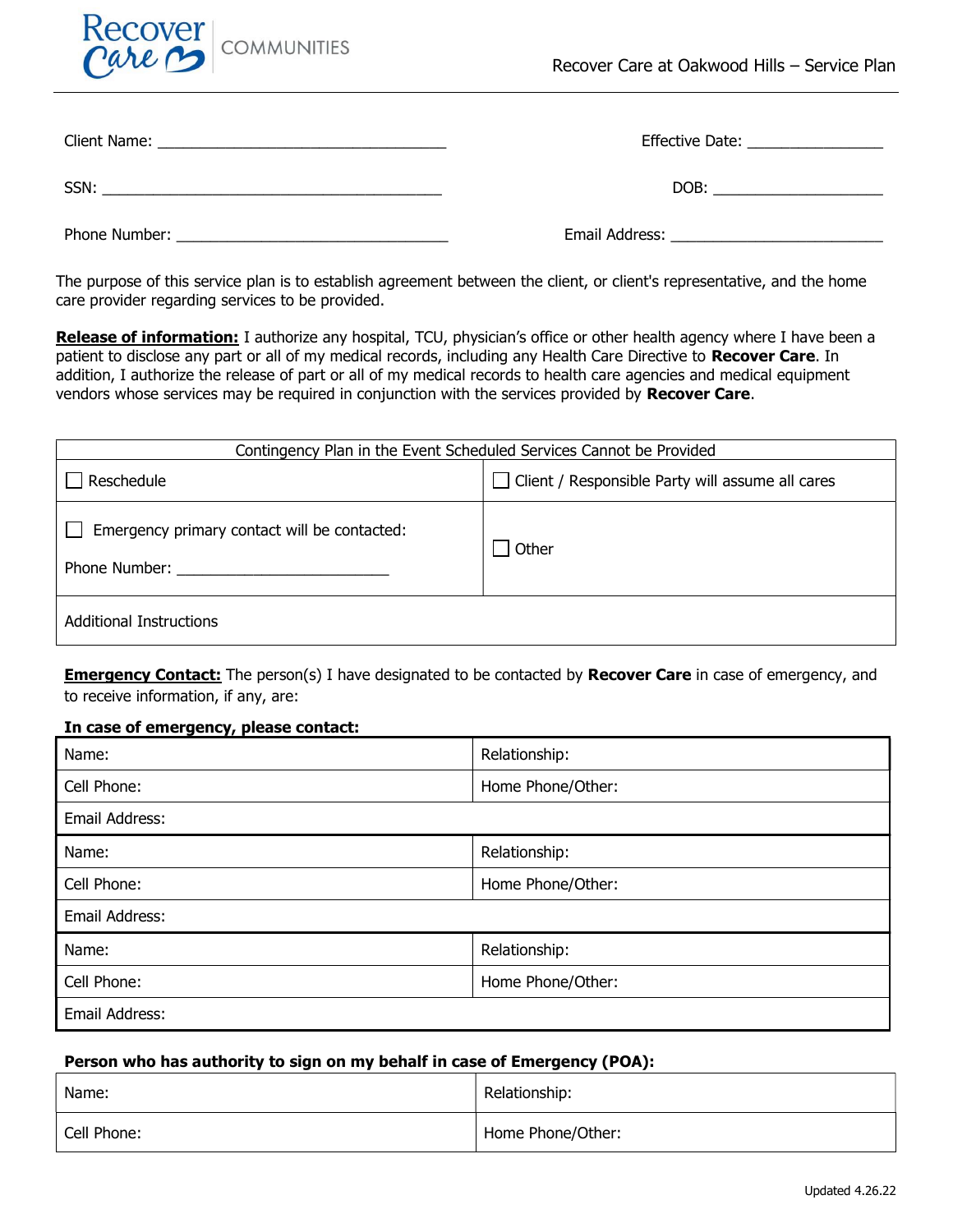| <b>Advance Directive</b>                                                                                                                                                                                                                                                                                                                                                                                                                                                                                          |  |  |
|-------------------------------------------------------------------------------------------------------------------------------------------------------------------------------------------------------------------------------------------------------------------------------------------------------------------------------------------------------------------------------------------------------------------------------------------------------------------------------------------------------------------|--|--|
| I understand that emergency services will be summoned during an emergency unless there is a signed physician's<br>order in my record that reflects my wishes according to the Adult Health Care Decisions Act.                                                                                                                                                                                                                                                                                                    |  |  |
| <b>Current Declaration</b>                                                                                                                                                                                                                                                                                                                                                                                                                                                                                        |  |  |
| Living Will / Health Care Directive<br><b>DNR</b><br><b>NONE</b><br><b>DNI</b>                                                                                                                                                                                                                                                                                                                                                                                                                                    |  |  |
| <b>Service Cancellations:</b> I understand Recover Care requires any request for schedule change or cancellation, twenty-<br>four hours in advance, or I will be billed for my scheduled service time.                                                                                                                                                                                                                                                                                                            |  |  |
| Personal Belongings/Property: I understand Recover Care is not responsible for my valuables or personal<br>belongings, and is not responsible for items that are lost or damaged while Recover Care is providing care in my home.                                                                                                                                                                                                                                                                                 |  |  |
| Safe Environment: I understand I am required to ensure a safe and clean environment for Recover Care staff. I<br>understand I am responsible to provide supplies necessary for adherence to infection control (i.e. trash bags, alcohol<br>based sanitizer and / or antibacterial soap and paper towels). If unable to fulfill responsibility to provide supplies,<br>Recover Care can supply necessities and bill primary payer.                                                                                 |  |  |
| <b>Photograph Consent:</b> I authorize Recover Care to use and publish my likeness or photo to conduct business<br>activities in print and/or electronically. I understand that I can revoke this authorization at any time.                                                                                                                                                                                                                                                                                      |  |  |
| $\Box$ Accept $\Box$ Decline Initials: $\Box$                                                                                                                                                                                                                                                                                                                                                                                                                                                                     |  |  |
| <b>Use of Employee's Car:</b> In rare cases, I understand my serviecs may require a Recover Care employee to transport<br>me in his / her car. In In the event there is an accident I agree to hold Recover Care harmless. If I require transportation<br>in an employee's car, I understand I will be billed \$1.15 / mile.                                                                                                                                                                                      |  |  |
| $\Box$ Accept $\Box$ Decline Initials: $\Box$                                                                                                                                                                                                                                                                                                                                                                                                                                                                     |  |  |
| Termination of Services: I understand Recover Care may terminate this service plan if:<br>I do not provide a safe and clean environment for Recover Care employees.<br>$\bullet$<br>I do not meet payment obligations as stated in this service plan.<br>$\bullet$<br>Recover Care cannot sufficiently or safely meet my needs.<br>$\bullet$<br>Other reasons as identified in the Home Care Bill of Rights.                                                                                                      |  |  |
| If Recover Care terminates this service plan, and I continue to need home care services, Recover Care shall provide<br>me or my representative with a written notice of termination including effective date of termination, reason for<br>termination, and a list of known licensed home care providers in my geographic area. If necessary, Recover Care will<br>coordinate transfer of care to another home care provider, health care provider, or caregiver, as required by the Home<br>Care Bill of Rights. |  |  |
| <b>Billing &amp; Payment:</b> I understand all <b>Recover Care</b> services will be billed directly to the primary payer outlined in this<br>service plan, and understand Recover Care does not accept any third-party payers. Recover Care bills for services<br>after they are provided. I understand I will receive an invoice monthly, following the services provided. Payment will be<br>expected within 14 days of the invoice date.                                                                       |  |  |
| <b>Purchases on My Behalf:</b> I understand Recover Care employees may purchase household good (groceries, cleaning<br>supplies, medication, etc.) on my behalf. The employee will provide me with receipts for all transactions and purchases<br>paid with my funds.                                                                                                                                                                                                                                             |  |  |

Service Guarantee: The Recover Care Commitment. Recover Care will issue a credit for any inadequate service that is reported to a Recover Care employee, with report of service dates and times in which inadequate service was performed.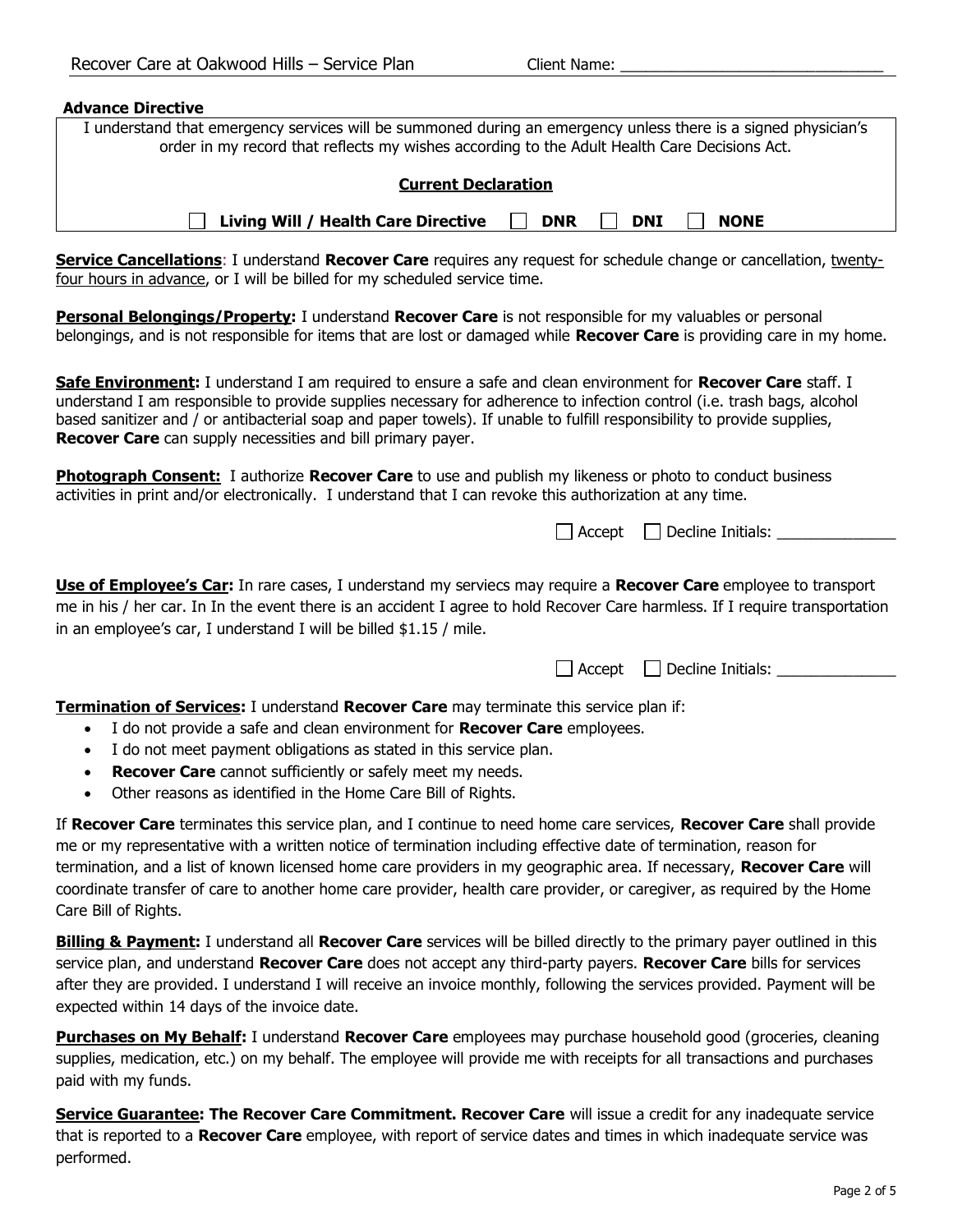Permission to Communicate: I understand Recover Care will communicate about my health care needs, via email or voicemail. I understand these methods are not a secure form of communication. I give consent for Recover Care to communicate about my health care needs via email or voicemail messages.

|  | $\Box$ Accept $\Box$ Decline Initials: |  |
|--|----------------------------------------|--|
|--|----------------------------------------|--|

Electronic Signatures: I understand that Recover Care staff use an electronic record system to document services rendered and that, from time to time, I may be asked to electronically sign documents in that system (e.g., to confirm the documented services were rendered). I consent to the use of my electronic signature in Recover Care's system.

 $\Box$  Accept  $\Box$  Decline Initials:

Permission to Enter Apartment: Recover Care is committed to respecting our clients' privacy. In an effort to ensure that our clients' privacy is protected, our employees will always knock on your apartment door prior to entering your apartment. However, if you do not answer your door when we come to check on you or when we have an appointment to provide services, we are requesting your written permission to enter your apartment with a key provided to us by the management of this site. If we do not have your written permission on file, we will only enter your apartment when you are able to open the door for us.

I give Recover Care staff permission to enter my apartment using a key in the event of an emergency or at times a staff member is scheduled to provide services.

Accept Decline Initials: \_\_\_\_\_\_\_\_\_\_\_\_\_\_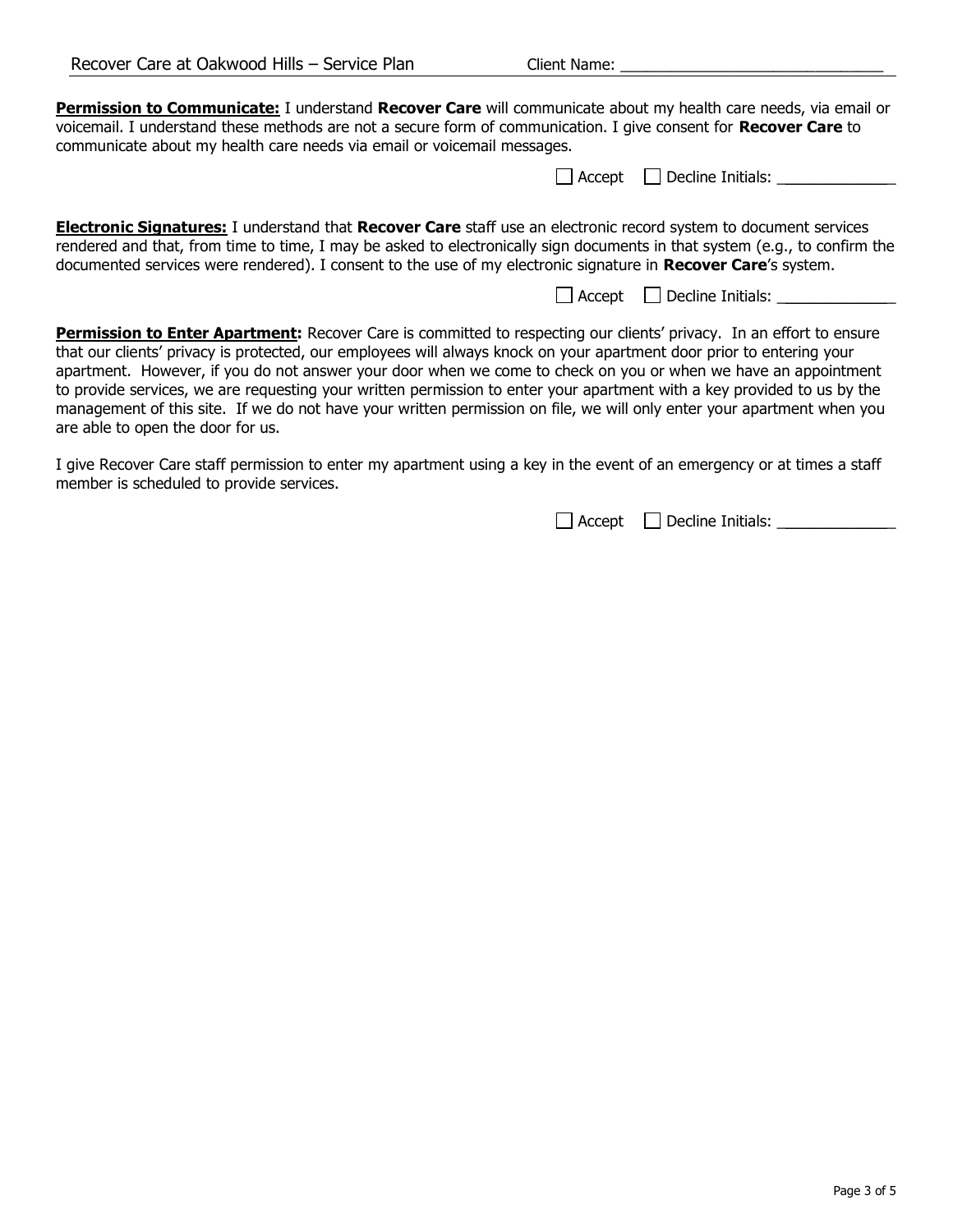| <b>Services Provided</b>                   | <b>Provided</b><br>by      | <b>Description of Services</b>                                                                                                                                                                                 | <b>Frequency</b>                        | <b>Charge</b>         |
|--------------------------------------------|----------------------------|----------------------------------------------------------------------------------------------------------------------------------------------------------------------------------------------------------------|-----------------------------------------|-----------------------|
| $\Box$ Initial Comprehensive<br>Assessment | Registered<br><b>Nurse</b> | An individualized initial comprehensive<br>assessment must be conducted, in person, by<br>a registered nurse.                                                                                                  | 1 time at<br>initiation of<br>service   | \$125/visit           |
| <b>Nursing Supervision</b>                 | Registered<br>Nurse        | A Nurse will perform monitoring visits:<br>For ongoing monitoring and reassessment<br>via face-to-face visit or telecommunication                                                                              | At least every 90<br>days after initial | /visit<br>\$          |
| <b>Nurse Visit</b>                         | RN/LPN                     | An RN/LPN will see client:<br>Coordination of Care<br>Visits as needed<br>$\blacksquare$<br>Upon change of condition, requiring<br>reassessment                                                                |                                         | $$25/15 -$<br>minutes |
| <b>Medication Setup</b>                    | RN/LPN                     | A nurse will setup medications for clients<br>requiring medication management services                                                                                                                         |                                         | \$60/visit            |
| <b>Medication Change</b>                   | RN/LPN                     | If a medication(s) update is required before<br>the regularly scheduled medication setup, a<br>nurse will update medication.                                                                                   |                                         | \$30/visit            |
| Scheduled HHA Visit                        | <b>HHA</b>                 | A home health aide will assist with one<br>or more of the following:<br>Assistance with dressing, grooming<br>Toileting and incontinence care<br>$\blacksquare$<br>Assistance with transfers and exercise<br>٠ |                                         | $$12/15-$<br>minutes  |
| <b>Medication Assistance</b>               | <b>HHA</b>                 | A home health aide will assist client with taking<br>medications by verbal cues                                                                                                                                |                                         | $$12/15-$<br>minutes  |
| <b>Bathing Assistance</b>                  | <b>HHA</b>                 | A home health aide may assist clients with<br>bathing or showering                                                                                                                                             |                                         | \$24/30-<br>minutes   |
| Escort-in-House or Meal Delivery           | <b>HHA</b>                 | A home health aide will provide an escort to<br>meals, activities, or other within the building                                                                                                                |                                         | \$12/round-<br>trip   |
| Escort-in-Community                        | <b>HHA</b>                 | A home health aide will accompany a client<br>outside of the building for MD visits, shopping,<br>etc.                                                                                                         |                                         | \$50/hour             |
| Laundry                                    | <b>HHA</b>                 | A Recover Care employee will assist client with<br>laundry                                                                                                                                                     |                                         | \$12/load             |
| Foot Care                                  | <b>RN</b>                  | Client will be assisted with foot care                                                                                                                                                                         |                                         | \$30/visit            |
| Homemaker Services                         | <b>HHA</b>                 | A Recover Care employee will assist with light<br>housekeeping                                                                                                                                                 |                                         | \$30/hour             |
| <b>INR Draw</b>                            | <b>RN</b>                  | A Recover Care employee will complete INR<br>Draw                                                                                                                                                              |                                         | \$30/visit            |
| <b>Unscheduled Service</b>                 | <b>HHA</b>                 | When a HHA responds to a client need that is<br>not scheduled, regardless of the service type.                                                                                                                 | As Needed                               | $$15/15-$<br>minutes  |
| Pet Care                                   | Any Role                   | Assistance with pets                                                                                                                                                                                           |                                         | $$15/15-$<br>minutes  |
| Mileage                                    | Any Role                   | If client requires transportation he or she will<br>be billed an additional charge per mile<br>traveled.                                                                                                       |                                         | \$1.15/mile           |
| Other:                                     |                            |                                                                                                                                                                                                                |                                         |                       |